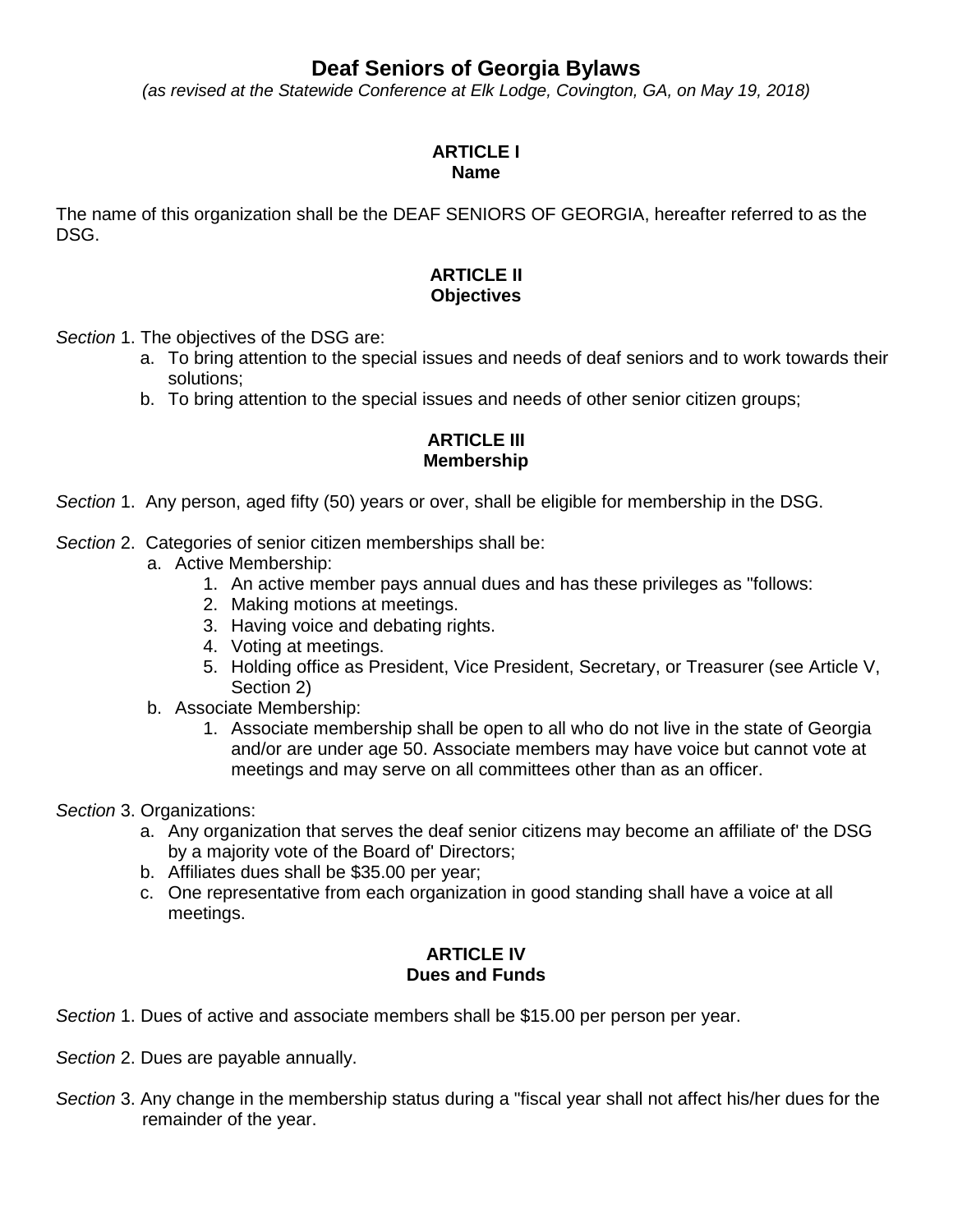## **ARTICLE V Officers**

- *Section* 1. The officers of DSG shall be a President, a Vice President, a Secretary, and a Treasurer a. The spouse of the President shall not be the treasurer.
- *Section* 2. Each officer must be an active deaf or hard of hearing member in good standing.
- *Section* 3. The term of office shall be two (2) years, or until a successor is chosen. Officers may be reelected for additional terms but shall not serve more than four (4) consecutive years in the same office. The term of office shall begin immediately after the election.
- *Section* 4. Nominations for office shall be made by the Nomination Committee, but may also be made from the floor during the conference. Persons, running or nominated for office, must be present at the conference.
- *Section* 5. Vacancies in office between terms may be filled by a majority vote of the Board of Directors at a regular or special Board meeting.

*Section* 6. Trustees:

The eligibility requirement for the trustees shall be the same as for officers.

## **ARTICLE VI Elections**

- *Section* 1. Election of officers shall be held at the biannual statewide conference.
- *Section* 2. All elections shall be by "Plurality Vote."
- *Section* 3. There shall be no voting by proxy.
- *Section* 4. Newly elected officers shall assume the office immediately after the final adjournment of the current meeting and continue in office until their successors are elected and qualified. The following oath shall be administered by the retiring president or other member in good standing:

*"I solemnly promise to observe and uphold the constitution and bylaws of the organization, to promote the objectives of the organization and to protect it from those who willfully harm it. I will at all times discharge the duties of my office to the best of my ability, so help me God"* 

#### **ARTICLE VII Duties of Officers**

- *Section* 1. The President of the DSG shall:
	- a. Preside at regular or special meetings;
	- b. Appoint committee chairs, subject to the approval of the Board of Directors;
	- c. Direct the Secretary to conduct votes of the Board of Directors between meetings as required;
	- d. Act as liaison for the DSG with the Georgia Association of the Deaf Home Office and the Executive Board, and attend GAD Board of Directors meetings;
	- e. Represent. DSG with cooperation of the Georgia Association of the Deaf before the general public, units of government and deaf communities.
	- f. Act as an ex-officio member of all committees and Board of Directors other than the By laws and Nomination Committees.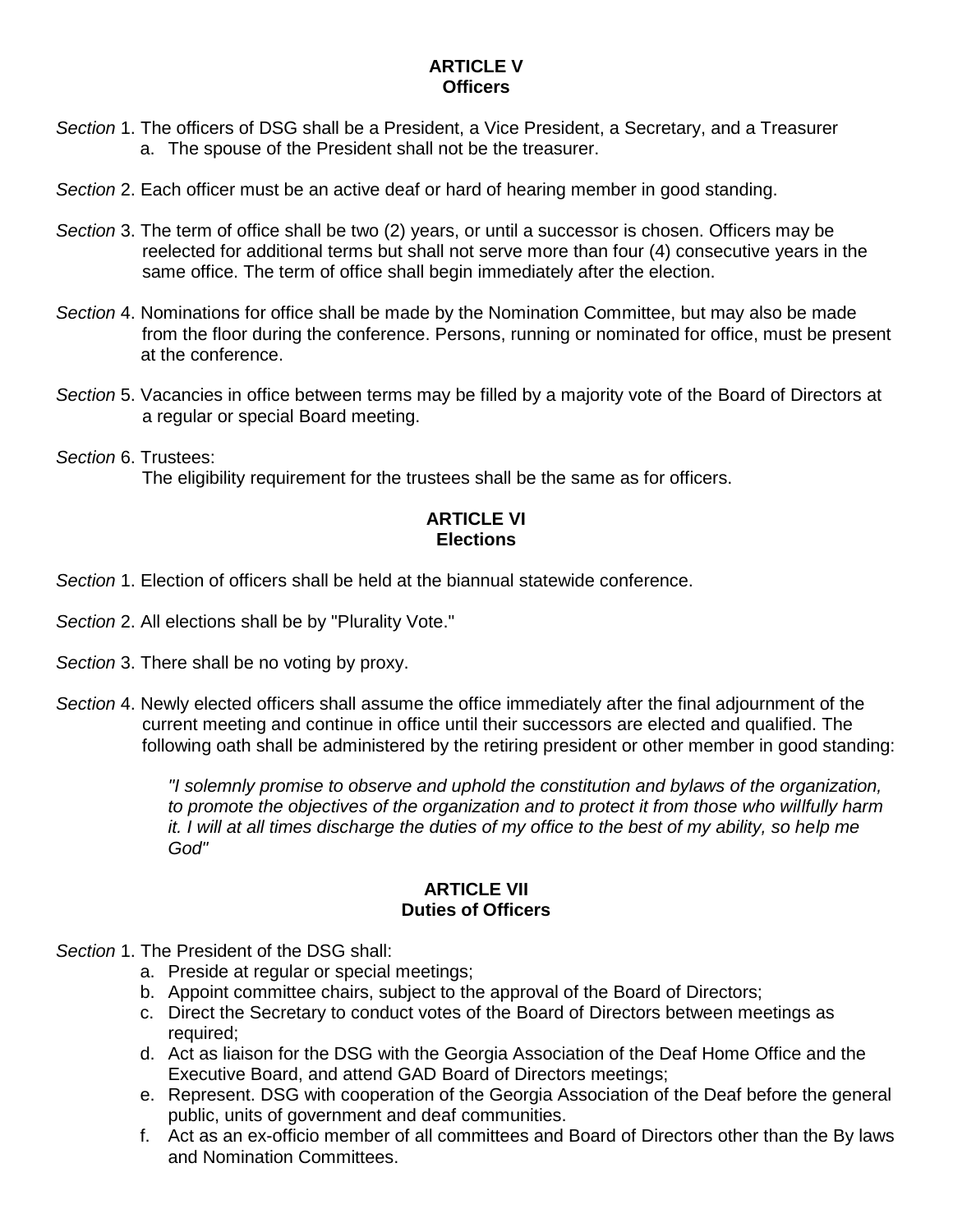*Section* 2. The Vice President shall:

- a. Preside at meetings in the absence of the President;
- b. Perform other duties as assigned by the President with the approval of the Board of Directors:
- c. Shall be responsible for events.

#### *Section* 3. The Secretary shall:

- a. Record and keep the minutes of membership and regular, special and Board of Directors meetings;
- b. Shall keep all CD/DVD/Flash Drives from all board members and from all statewide conferences, history and photos for records;
- c. Receive and send official correspondence;
- d. Maintain official correspondence in files.

*Section* 4. The Treasurer shall:

a. Receive and record dues and other funds in a DSG checking account and pay all outstanding bills.

*Section* 5. The Executive Board shall reimburse any officer's, carrying out his/her duties, and expenses as set by the Board.

*Section* 6. Delegates, if elected as the Statewide Conference to any conference or convention, shall be reimbursed the same as outlined in Section 5.

#### **ARTICLE VIII Board of Directors**

*Section* 1. The Board of Directors shall consist of the four (4) officers, the three (3) trustees.

*Section* 2. The powers and duties of the Board of Directors shall be:

- a. To conduct the affairs of' the DSG, in accordance with the bylaws;
- b. To appropriate and approve the expenditure funds set aside for its activities;
- c. Shall receive the membership list from the membership chair;
- d. Each board member shall put his/her report on a CD/DVD/Flash Drive.

#### **ARTICLE IX Meetings and Quorums**

*Section* 1. Regular meetings:

- a. Shall be held three (3) times per year, In the Fall, Winter and Spring;
- b. A statewide conference shall be held biannually during even years, the date to be determined by the conference committee;
- c. The Board of Directors has the authority to change the date of the DSG Conference.

*Section* 2. The Order of business of' this Association shall be as follows:

Invocation Reading of Minutes Communications President's Address Report of the Officers Report of the Committees Unfinished Business New Business Elections of' new Officers/Conference bids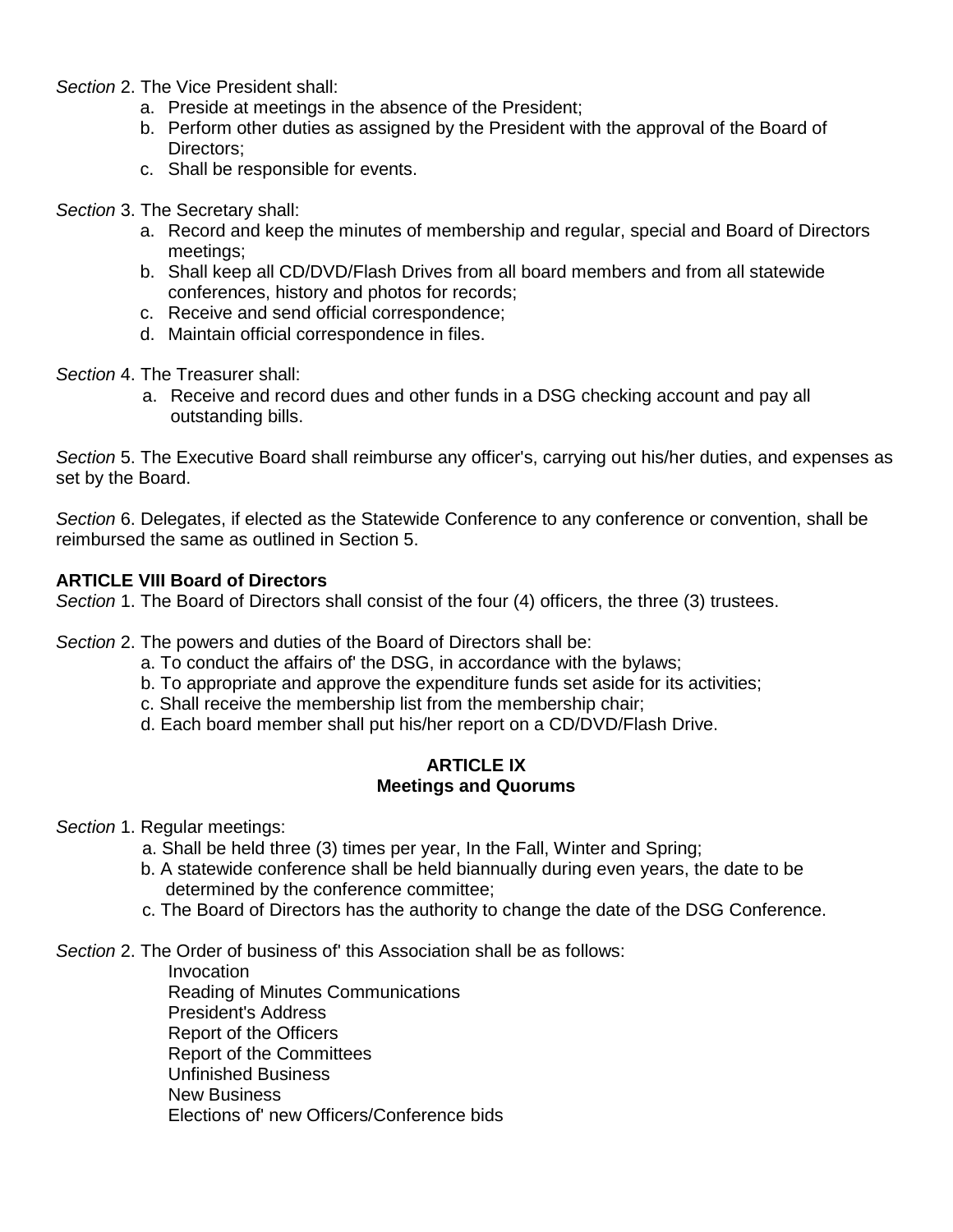*Section* 3. Fifteen (15) active members in good standing and four (4) DSG Officers shall constitute a quorum for meetings. Allow for only one (1) officer absence.

*Section* 4. Each active member in good standing at all meetings shall have one (1) vote.

*Section* 5. Special meetings may be called by the President or on the written request of at least three (3) members of the Board.

*Section* G. At the Annual Statewide conference non-registrants shall pay the current conference registration fee.

*Section* 7. The standing committee reports shall be submitted in writing to the Board the day before the Statewide Conference.

Section 8. The Statewide Conference Minutes and the Treasurer's Report shall be read and/or Corrected at the next General Meeting.

#### **ARTICLE X Committees**

*Section* 1. Standing committees shall be:

- 1. Bylaws Committee
- 2. Nominating Committee
- 3. Membership Committee
- 4. Tour Committee
- 5. DSG Tree Committee
- 6. Fund Raising events

*Section* 2. Other committees are subject to approval of the Board of Directors or by a vote at meetings.

- *Section* 3. The chair of each committee may elect other committee members up to a number approved by the Board of Directors;
- *Section* 4. The chair of each committee shall submit a report when so requested by the Board of Directors and in any event, shall make a complete written report to be submitted to any regular meeting.

#### **ARTICLE XI Suspension of Bylaws**

*Section* 1. These Bylaws shall not be suspended or skipped for any reason whatsoever.

#### **ARTICLE XII Amendments**

- *Section* 1. These bylaws may be amended by a two-thirds (2/3) vote of the membership present during the voting at the statewide conference.
- *Section* 2. Proposed amendments shall be considered only if presented by the Bylaws Committee Members seeking changes in the bylaws must submit proposed changes in writing to the Chairperson of the Bylaws Committee before and during the conference.
- *Section* 3. Changes in the provisions of these bylaws, which result automatically from amendments to the bylaws, shall go into effect at the time of the adoption unless otherwise specified in that change.